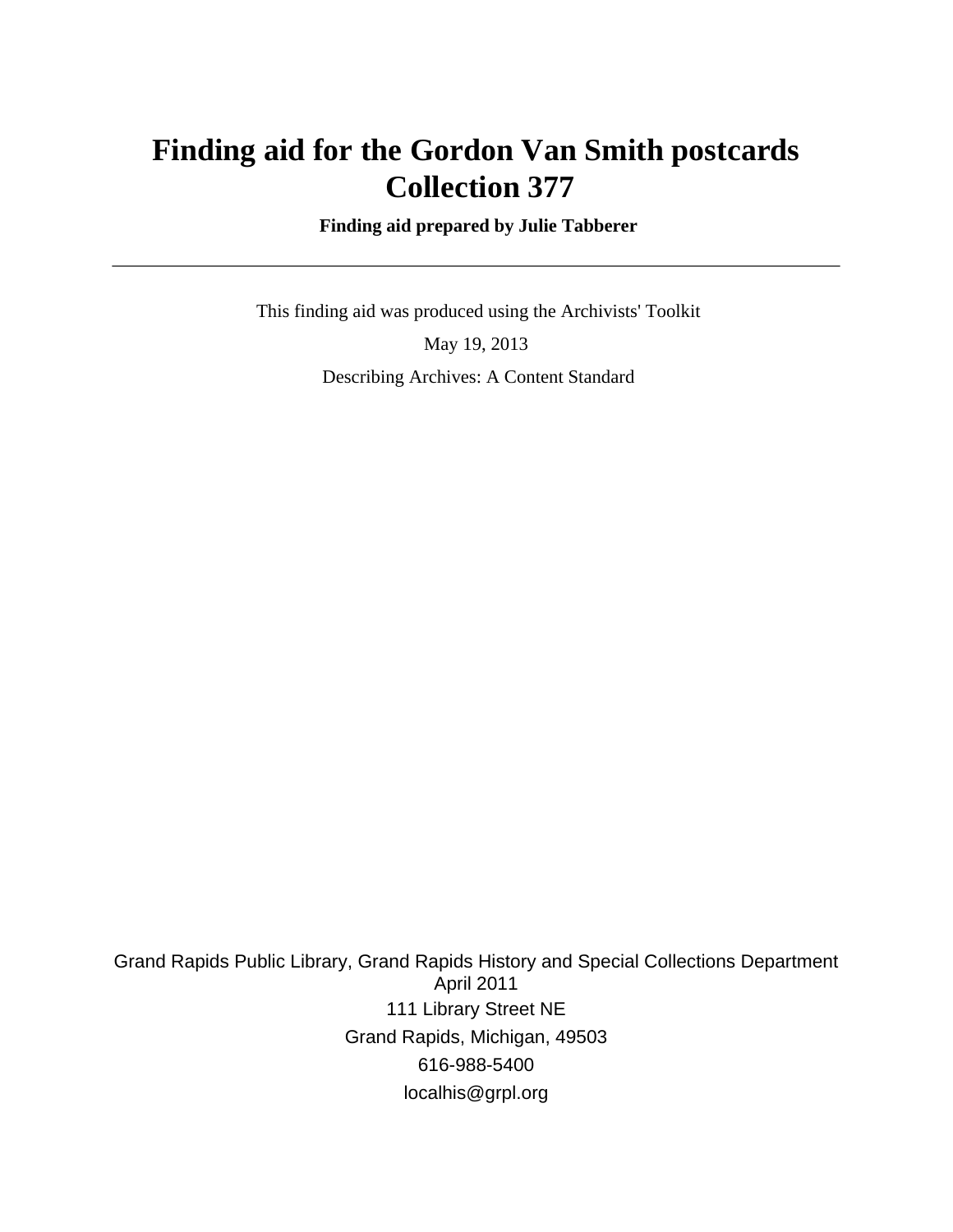# **Table of Contents**

l,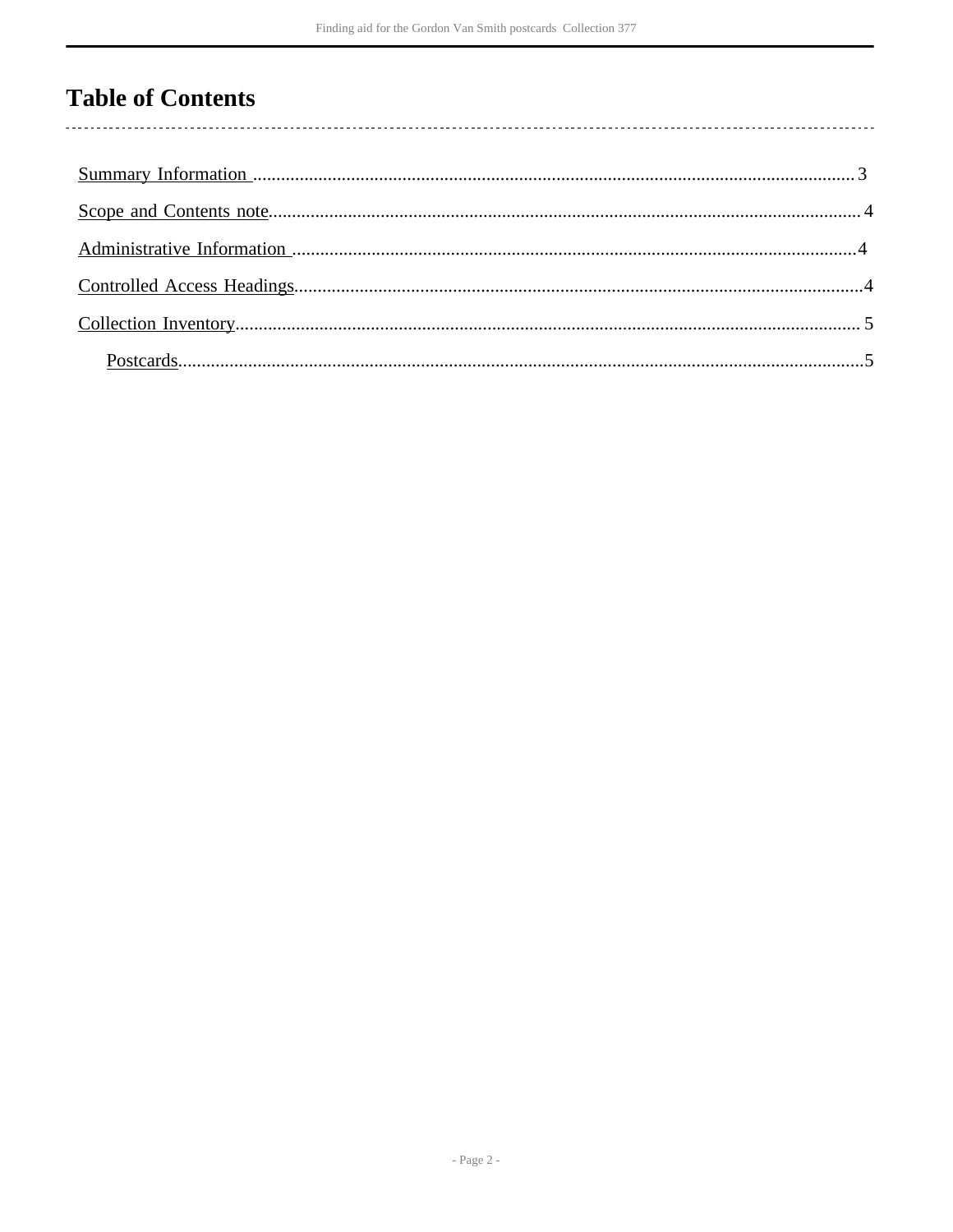# <span id="page-2-0"></span>**Summary Information**

| <b>Repository</b>          | Grand Rapids Public Library, Grand Rapids History and Special<br><b>Collections Department</b>                                                                                                                                                              |
|----------------------------|-------------------------------------------------------------------------------------------------------------------------------------------------------------------------------------------------------------------------------------------------------------|
| <b>Creator - Collector</b> | Smith, Gordon Van                                                                                                                                                                                                                                           |
| <b>Title</b>               | Gordon Van Smith postcards                                                                                                                                                                                                                                  |
| <b>Date</b>                | 1900s-1980s                                                                                                                                                                                                                                                 |
| <b>Extent</b>              | 0.66 Linear feet                                                                                                                                                                                                                                            |
| Language                   | English                                                                                                                                                                                                                                                     |
| <b>Abstract</b>            | The Gordon Van Smith posts contains over 250 postcards of the Grand<br>Rapids area. The postcards range in date from the early 1900s through the<br>1980s. Many local landmarks are represented, as well as street views, river<br>scenes and bridge views. |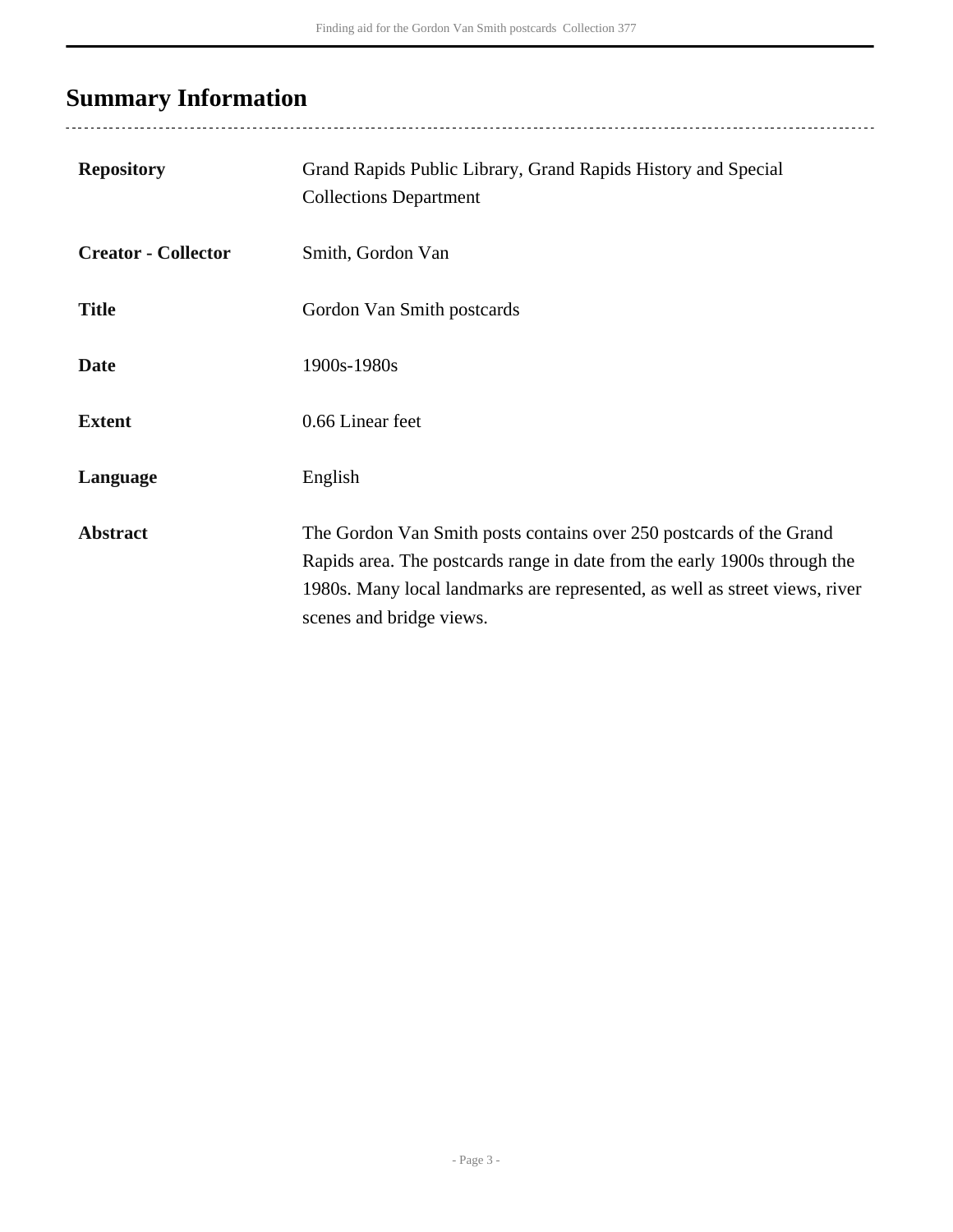## <span id="page-3-0"></span>**Scope and Contents note**

Over 250 postcards of the Grand Rapids area, ranging from the early 1900s to the 1980s. The postcards are maintained in order as arranged by the donor.

### <span id="page-3-1"></span>**Administrative Information**

#### **Publication Information**

Grand Rapids Public Library, Grand Rapids History and Special Collections Department April 2011

#### **Immediate Source of Acquisition note**

Gordon Van Smith, accession number 1990.033.

## <span id="page-3-2"></span>**Controlled Access Headings**

### **Genre(s)**

• postcards

**Geographic Name(s)**

• Grand Rapids (Mich.) -- History

#### **Subject(s)**

• Postcards -- Michigan -- Grand Rapids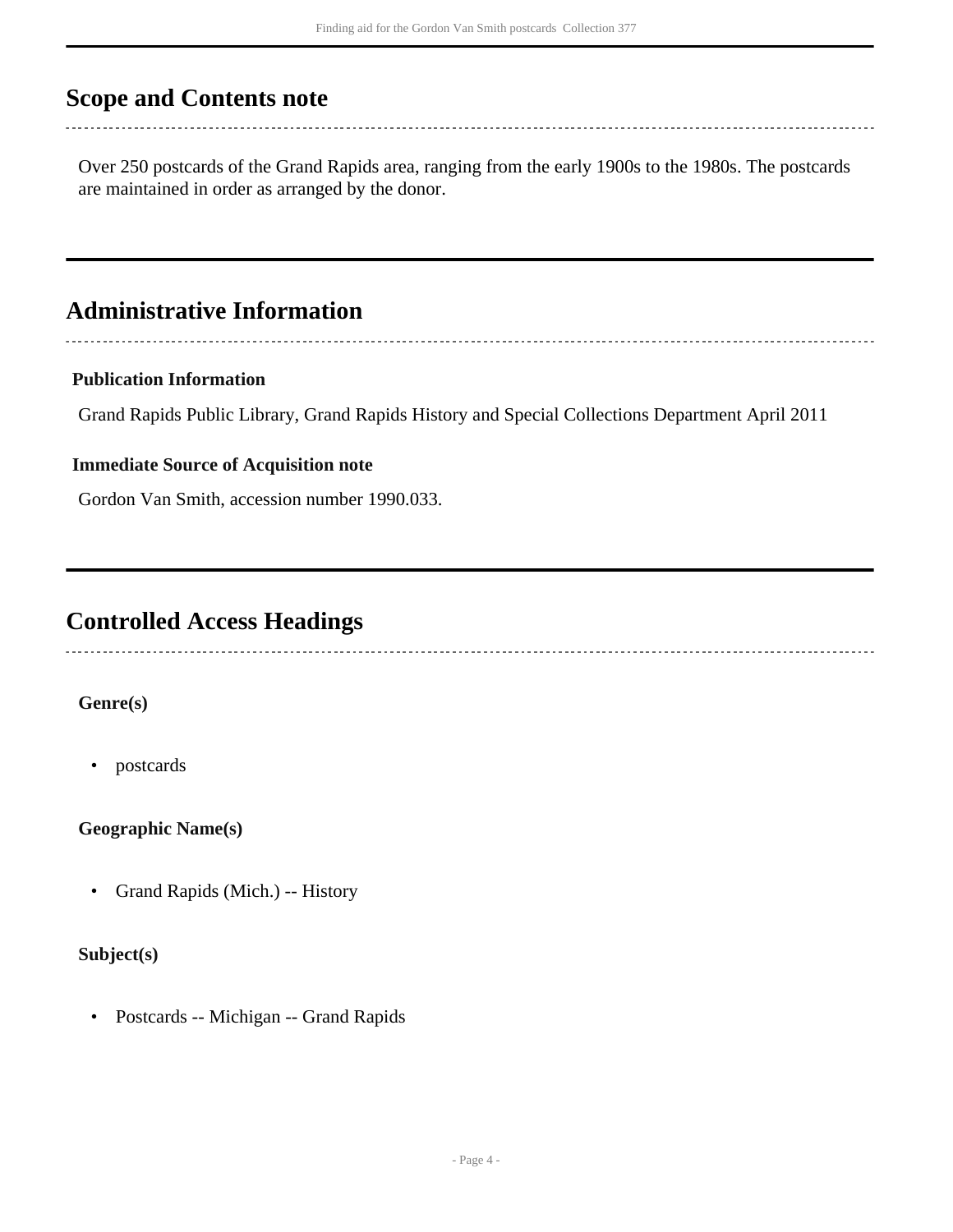## <span id="page-4-0"></span>**Collection Inventory**

<span id="page-4-1"></span>

| <b>Postcards</b>                                                                 |              |                |
|----------------------------------------------------------------------------------|--------------|----------------|
|                                                                                  | <b>Box</b>   | <b>Folder</b>  |
| Antoine Campau Park (4)                                                          | $\mathbf{1}$ | $\mathbf{1}$   |
| John Ball Park (13)                                                              | $\mathbf{1}$ | $\overline{2}$ |
| Crescent Park (3)                                                                | $\mathbf{1}$ | 3              |
| Fulton Street Park (4)                                                           | $\mathbf{1}$ | $\overline{4}$ |
| <b>Monument Park</b>                                                             | $\mathbf{1}$ | 5              |
| <b>Lookout Park</b>                                                              | $\mathbf{1}$ | 6              |
| Highland Park (2)                                                                | $\mathbf{1}$ | $\overline{7}$ |
| Grand Rapids Homecoming and 60th Anniversary Celebration, August 22-27, 1910 (8) |              |                |
|                                                                                  | r            | <b>TIME</b>    |

|                                 | <b>Box</b> | <b>Folder</b> |
|---------------------------------|------------|---------------|
| Michigan Soldier's Home Grounds |            | 8             |
| New High School                 |            |               |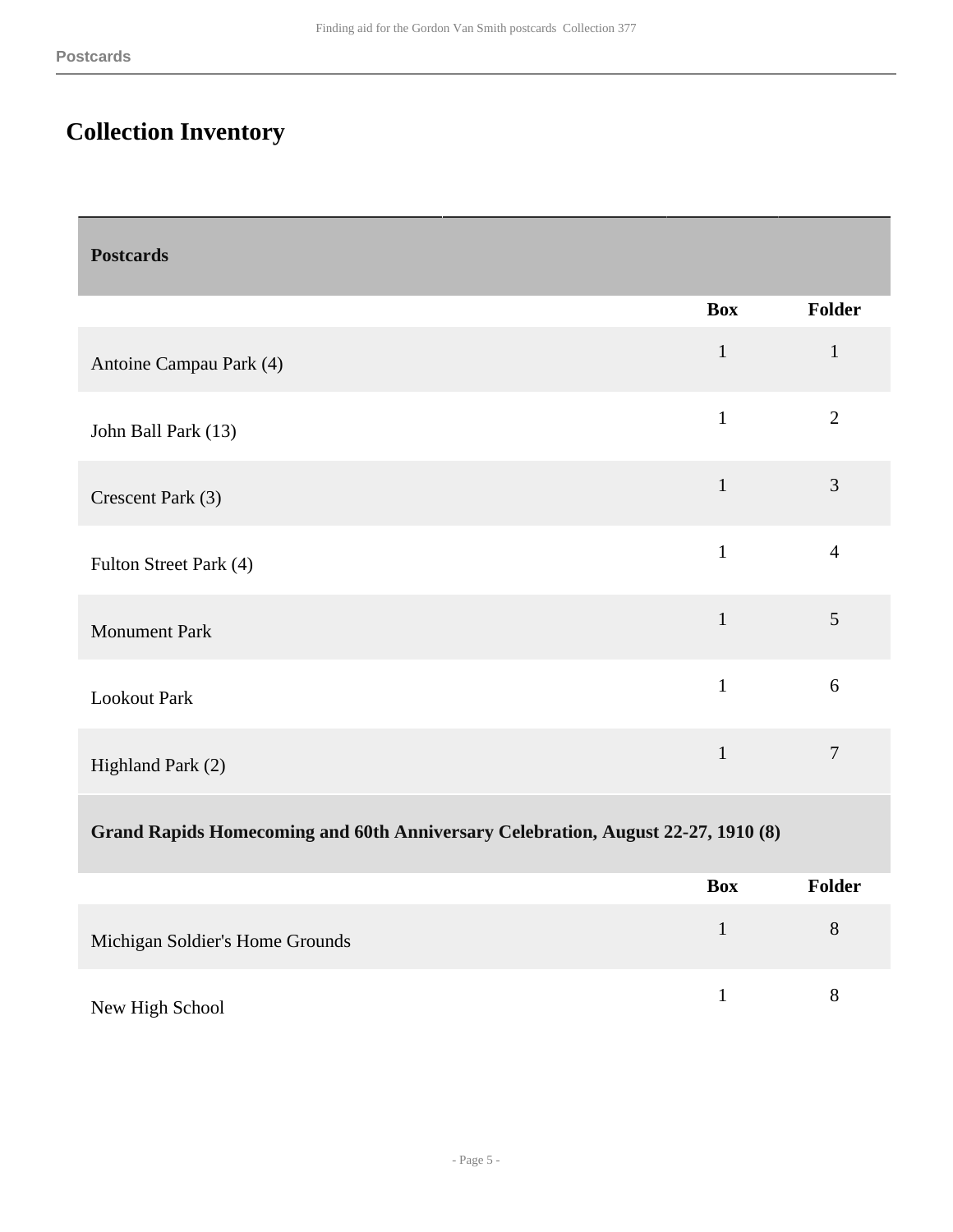### **Grand Rapids Homecoming and 60th Anniversary Celebration, August 22-27, 19...**

| City Hall and New Federal Building           | $\mathbf{1}$ | 8      |
|----------------------------------------------|--------------|--------|
| <b>Union Depot</b>                           | $\mathbf{1}$ | 8      |
| New Elks' Temple                             | $\mathbf{1}$ | $8\,$  |
| Children's Home                              | $\mathbf{1}$ | $8\,$  |
|                                              | <b>Box</b>   | Folder |
| Kent County Airport (2)                      | $\mathbf{1}$ | 9      |
| <b>City Centre</b>                           | $\mathbf{1}$ | 10     |
| Civic Auditorium                             | $\mathbf{1}$ | 11     |
| Vandenberg Center                            | $\mathbf{1}$ | 12     |
| Hall of Justice, Police Department (3)       | $\mathbf{1}$ | 13     |
| <b>Veteran's Memorial Park</b>               | $\mathbf{1}$ | 14     |
| [Grand Rapids] Public Library                | $\mathbf{1}$ | 15     |
| Gerald R. Ford Museum (4)                    | $\mathbf{1}$ | 16     |
| Amway Grand Plaza Hotel / Pantlind Hotel (6) | $\mathbf{1}$ | 17     |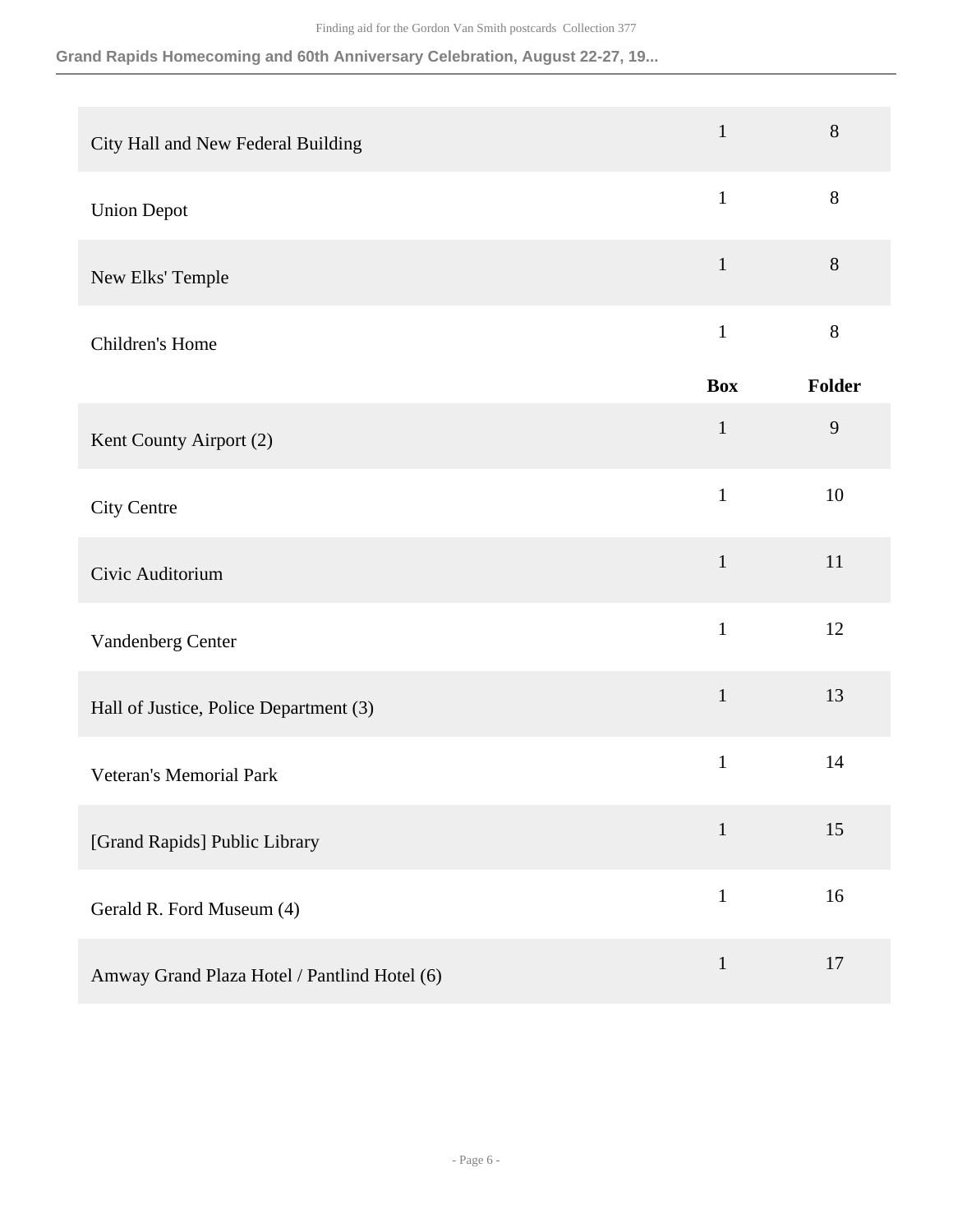**Reproduction Postcards (Thornapple Press, 1967).**

| La Grande Vitesse / Calder (2) | 1 | 18 |
|--------------------------------|---|----|
| <b>Grand Center</b>            | 1 | 19 |
| Monroe Center (3)              | 1 | 20 |
| Fish Ladder                    | 1 | 21 |
| Voigt House                    | 1 | 22 |

| <b>Reproduction Postcards (Thornapple Press, 1967).</b> |  |  |
|---------------------------------------------------------|--|--|
|---------------------------------------------------------|--|--|

|                                          | <b>Box</b>   | <b>Folder</b> |
|------------------------------------------|--------------|---------------|
| Barrett side-wheeler                     | $\mathbf{1}$ | 70            |
| May Graham side-wheeler                  | $\mathbf{1}$ | 70            |
| Opening of New City Hall                 | $\mathbf{1}$ | 70            |
| <b>Valley City Cable Cars</b>            | $\mathbf{1}$ | 70            |
| Morton House Livery                      | $\mathbf{1}$ | 70            |
| Wolverine Bicycle Club at John Ball Park | $\mathbf{1}$ | 70            |
| White & White's Ice Cream Soda           | $\mathbf{1}$ | 70            |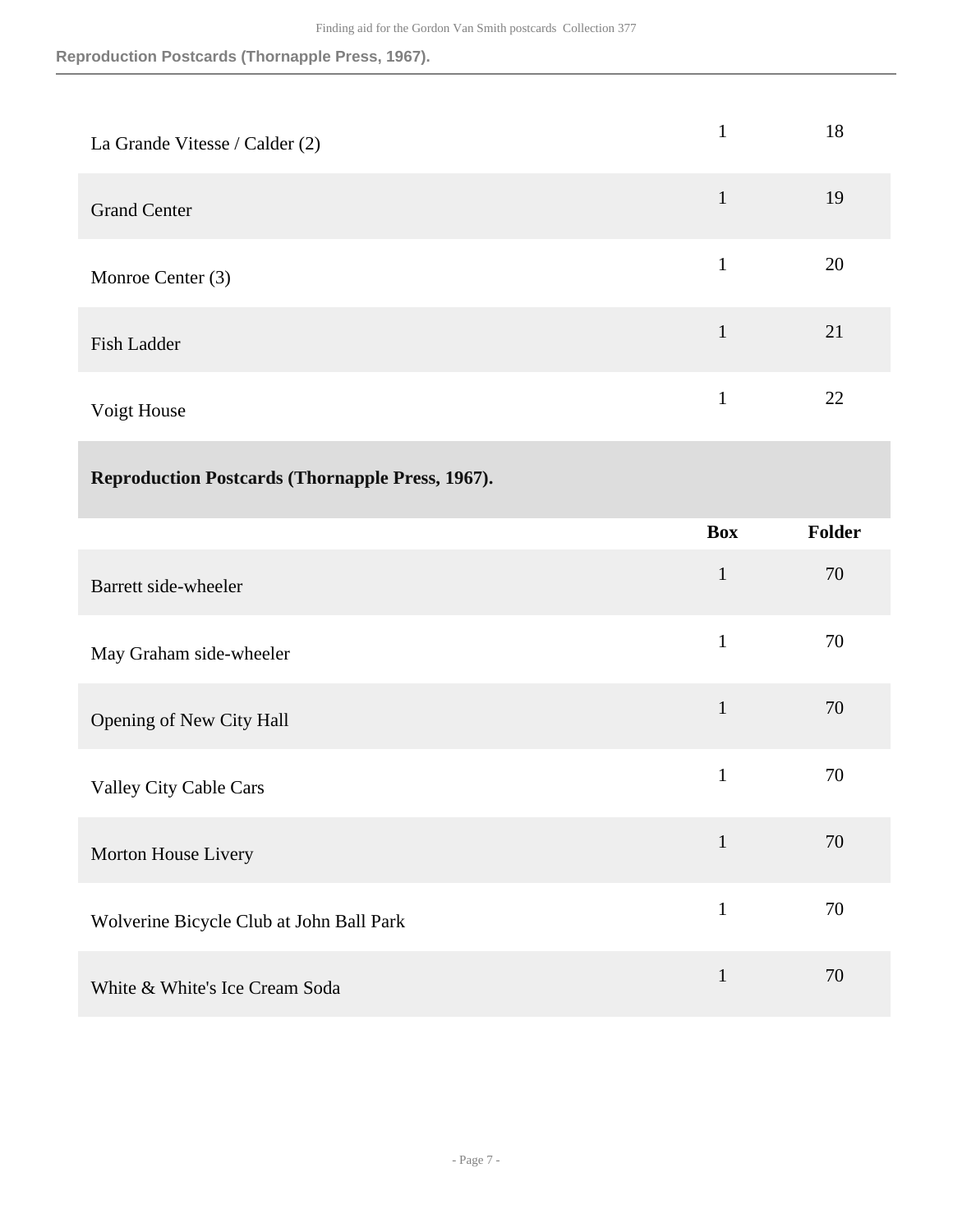| Patrol Team outside new (1892) Police Station | $\mathbf{1}$ | 70     |
|-----------------------------------------------|--------------|--------|
| Sweet's on Campau Square                      | $\mathbf{1}$ | 70     |
| 1904 Flood                                    | $\mathbf{1}$ | 70     |
| <b>Hotels</b>                                 |              |        |
|                                               | <b>Box</b>   | Folder |
| Pantlind Hotel (6)                            | $\mathbf{1}$ | 23     |
| Hotel Rowe (2)                                | $\mathbf{1}$ | 23     |
| Morton House (4)                              | $\mathbf{1}$ | 23     |
| Livingston Hotel (2)                          | $\mathbf 1$  | 23     |
| Hermitage Hotel (1)                           | $\mathbf 1$  | 23     |
| Cody Hotel (1)                                | $\,1\,$      | 23     |
| <b>Schools</b>                                |              |        |
|                                               | <b>Box</b>   | Folder |
| Collins School (1)                            | $\mathbf 1$  | $24\,$ |
| Sigsbee Street School (1)                     | $\,1$        | 24     |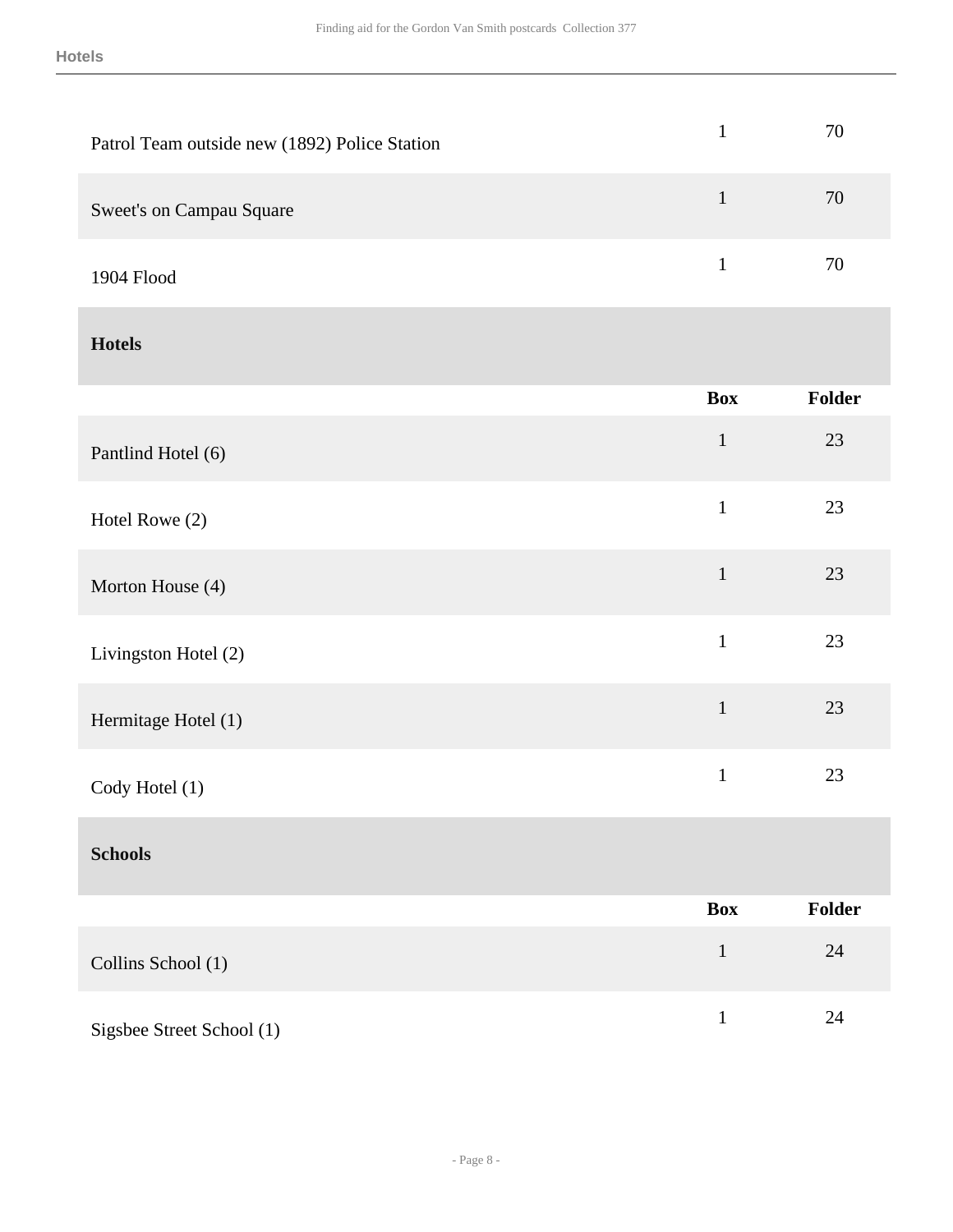| Central High School (2)                      | $\mathbf 1$  | 24     |
|----------------------------------------------|--------------|--------|
| Gymnasium adjoining High School (1)          | $\mathbf{1}$ | 24     |
| South High School (1)                        | $\mathbf{1}$ | 24     |
| Union High School (1)                        | $\mathbf{1}$ | 24     |
| Calvin College (1)                           | $\mathbf{1}$ | 24     |
| Aquinas College, administration building (1) | $\mathbf{1}$ | 24     |
| St. Joseph Seminary (1)                      | $\mathbf{1}$ | 24     |
|                                              |              |        |
|                                              | <b>Box</b>   | Folder |
| Museums [Grand Rapids Public Museum] (2)     | $\mathbf{1}$ | 25     |
| <b>Churches</b>                              |              |        |
|                                              | <b>Box</b>   | Folder |
| St. Andrew's Cathedral (2)                   | $\mathbf{1}$ | 26     |
| Fountain Street Baptist Church (2)           | $\mathbf{1}$ | 26     |
| St. Mary's Church (2)                        | $\mathbf 1$  | 26     |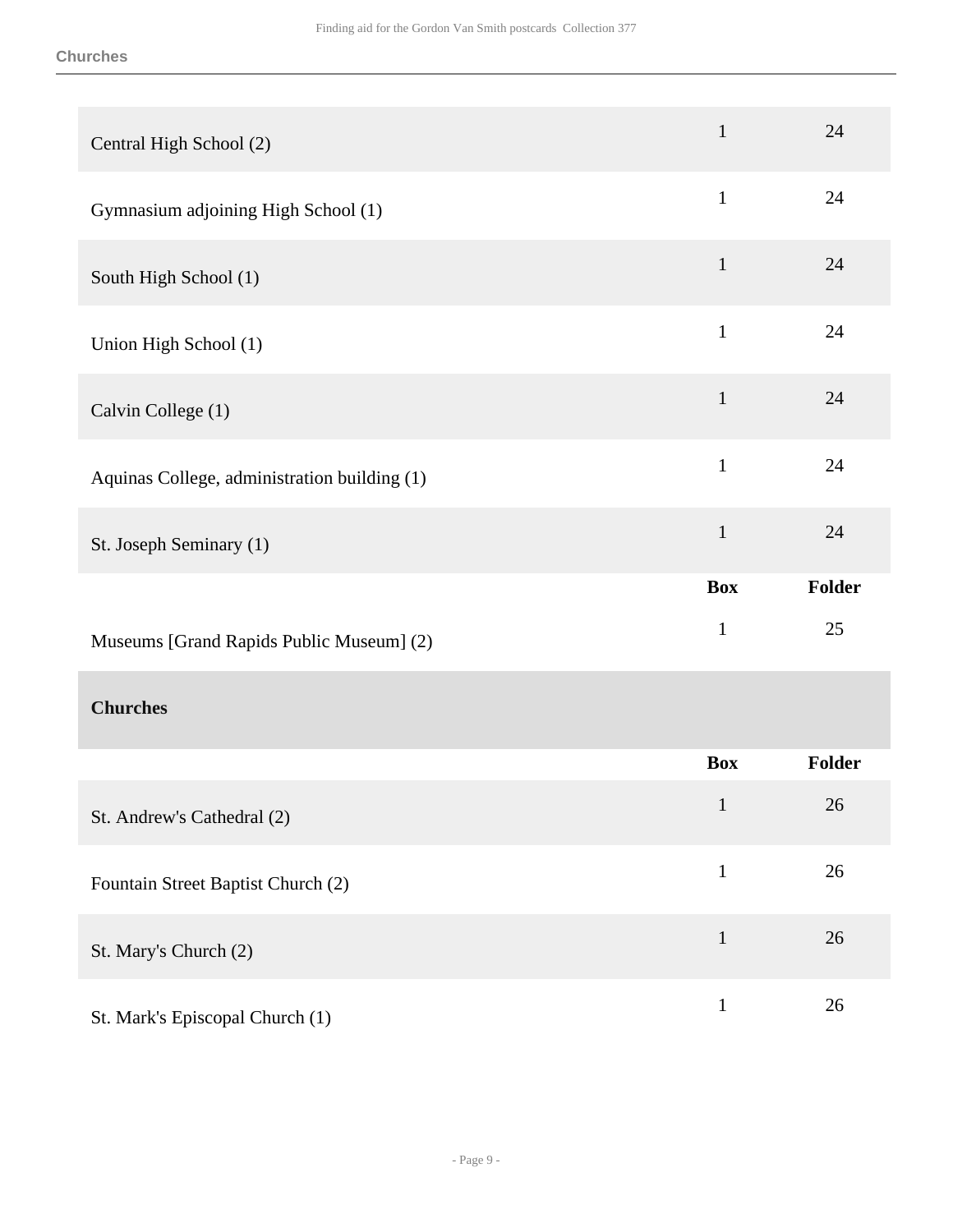| All Souls Church (1)                        | $\mathbf{1}$ | 26     |
|---------------------------------------------|--------------|--------|
| Christian Science Church (2)                | $\mathbf{1}$ | 26     |
| First Methodist Church (2)                  | $\mathbf{1}$ | 26     |
| <b>Furniture Industry Buildings</b>         |              |        |
|                                             | <b>Box</b>   | Folder |
| Manufacturers Furniture Exposition Building | $\mathbf{1}$ | 27     |
| Furniture Exhibit Building (2)              | $\mathbf{1}$ | 27     |
| Furniture Temple (3)                        | $\mathbf{1}$ | $27\,$ |
| Grand Rapids Furniture Museum (2)           | $\mathbf{1}$ | 27     |
| Phoenix Furniture Co.                       | $\mathbf{1}$ | 27     |
| Luce Furniture Co.                          | $\mathbf{1}$ | 27     |
| American Seating Co.                        | $\mathbf{1}$ | 27     |
| Grand Rapids Chair Co. (3)                  | $\mathbf{1}$ | 27     |
| Oriel Cabinet Co. (2)                       | $\mathbf{1}$ | 27     |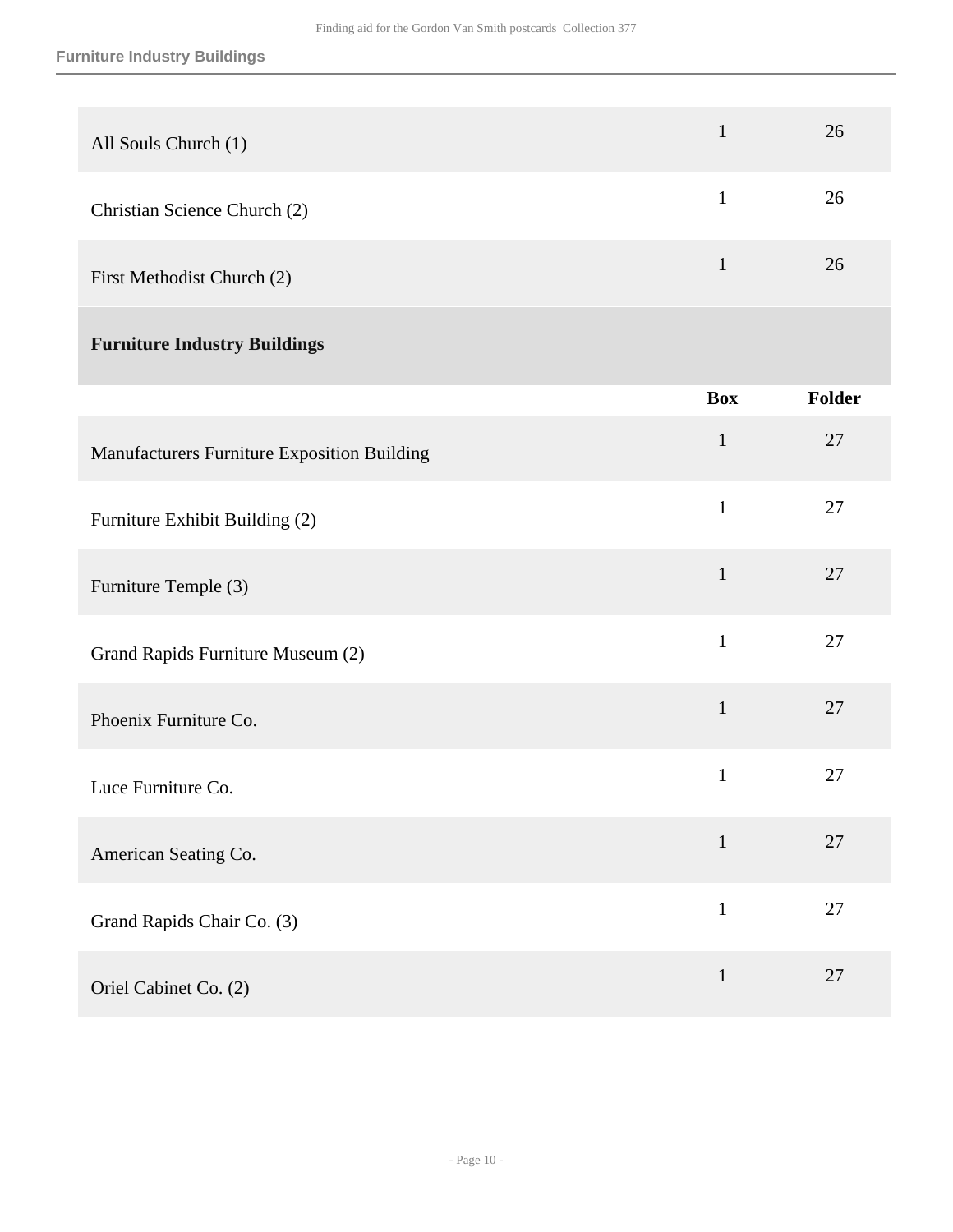| <b>Organization Buildings</b>             |              |        |
|-------------------------------------------|--------------|--------|
|                                           | <b>Box</b>   | Folder |
| Peninsular Club                           | $\mathbf{1}$ | 28     |
| Pythian Temple                            | $\mathbf{1}$ | 28     |
| Y.M.C.A. (2)                              | $\mathbf{1}$ | 28     |
| Grand Rapids Boat and Canoe Club (4)      | $\mathbf{1}$ | 28     |
| Elks' Temple / BPOE Building (4)          | $\mathbf{1}$ | 28     |
| Masonic Temple (4)                        | $\mathbf{1}$ | 28     |
|                                           | <b>Box</b>   | Folder |
|                                           |              |        |
| Police Headquarters                       | $\mathbf{1}$ | 29     |
| Post Office; Federal Building (3)         | $\mathbf{1}$ | 30     |
| City Hall; Court House                    | $\mathbf{1}$ | 31     |
| The Evening Press; The Grand Rapids Press | $\mathbf{1}$ | 32     |
| Ryerson Public Library (2)                | $\mathbf{1}$ | 33     |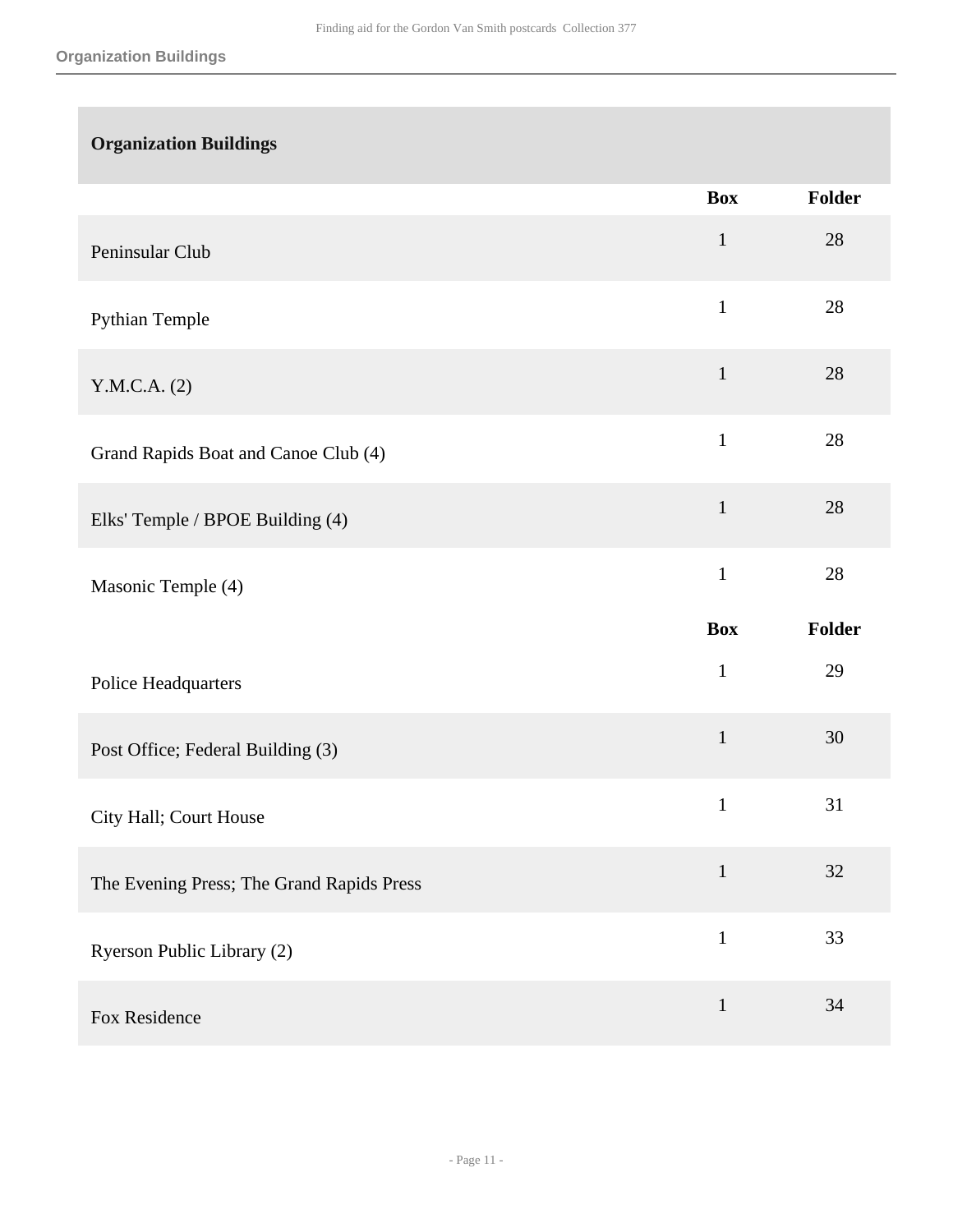| Civic Auditorium                                                             | $\mathbf{1}$ | 35            |
|------------------------------------------------------------------------------|--------------|---------------|
| D.A. Blodgett Home for Children; Children's Home                             | $\mathbf{1}$ | 36            |
| <b>Hospitals</b>                                                             |              |               |
|                                                                              | <b>Box</b>   | <b>Folder</b> |
| U.B.A. Hospital (2)                                                          | $\mathbf{1}$ | 37            |
| Butterworth Hospital (2)                                                     | $\mathbf{1}$ | 37            |
| St. Mary's Hospital (2)                                                      | $\mathbf{1}$ | 37            |
|                                                                              | <b>Box</b>   | <b>Folder</b> |
| Grand River views (3): showing Citizens Telephone; Bissell Carpet<br>Sweeper | $\mathbf{1}$ | 38            |
| Bridge Street bridge (9)                                                     | $\mathbf{1}$ | 39            |
|                                                                              |              |               |
| Leonard Street bridge (3)                                                    | $\mathbf{1}$ | 40            |
| <b>Banks</b>                                                                 |              |               |
|                                                                              | <b>Box</b>   | Folder        |
| Grand Rapids Savings Bank (2)                                                | $\mathbf{1}$ | 41            |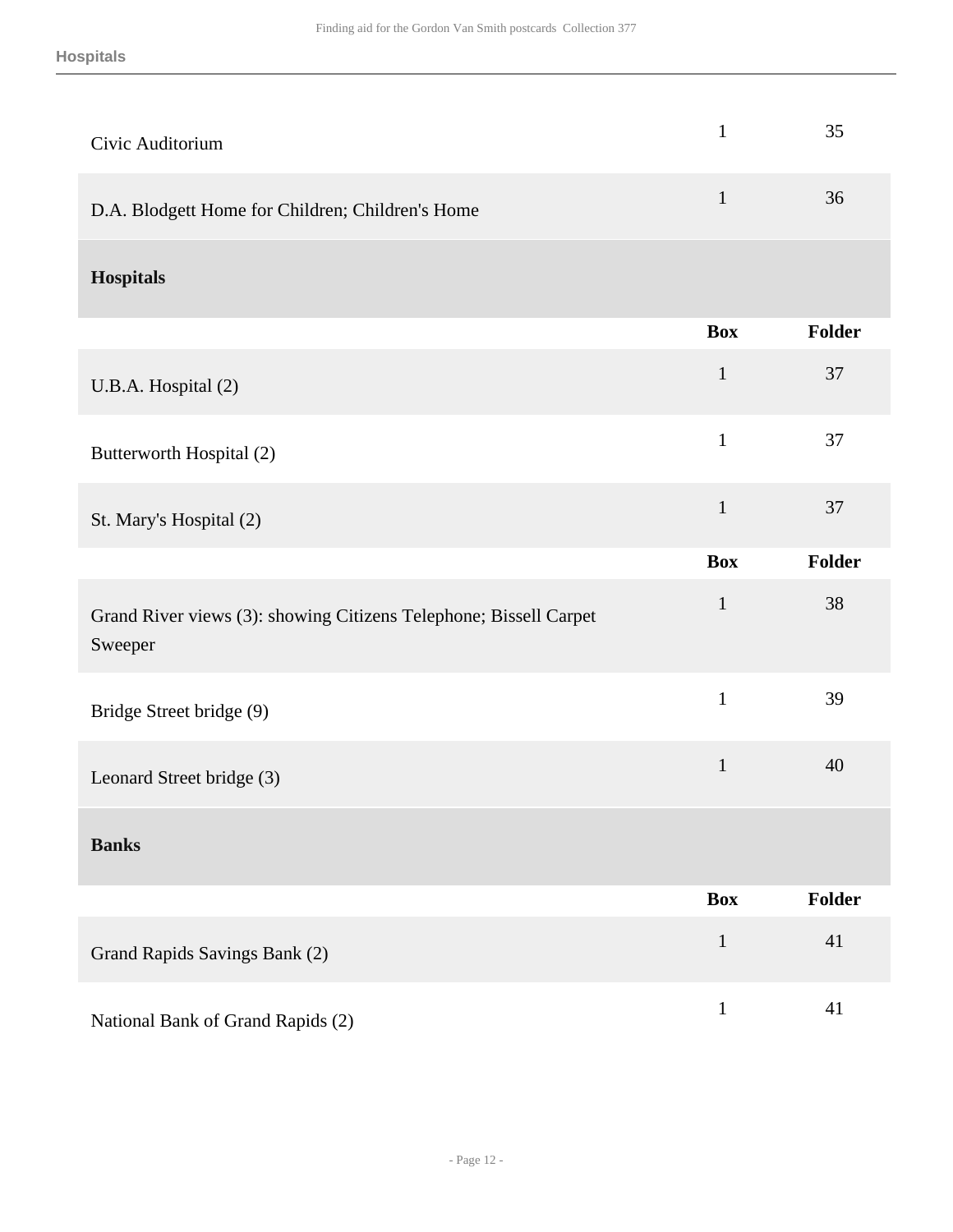|                                                                                | <b>Box</b>   | Folder |
|--------------------------------------------------------------------------------|--------------|--------|
| Pumping Station, Hydraulic Water Company; Filtration Plant; Pumping<br>Station | $\mathbf{1}$ | 42     |
| Radio and TV Station WOOD                                                      | $\mathbf{1}$ | 43     |
| <b>Grand Rapids Art Gallery</b>                                                | $\mathbf{1}$ | 44     |
| <b>Manufacturers Building</b>                                                  | $\mathbf{1}$ | 45     |
| Michigan National Guard Armory                                                 | $\mathbf{1}$ | 46     |
| St. Cecelia Building                                                           | $\mathbf{1}$ | 47     |
| Michigan Soldier's Home (4)                                                    | $\mathbf{1}$ | 48     |
| Michigan Trust Building                                                        | $\mathbf{1}$ | 49     |
| Herpolsheimer's Department Store                                               | $\mathbf{1}$ | 50     |
| Little Sisters of the Poor                                                     | $\mathbf{1}$ | 51     |
| St. John's Orphans' Home                                                       | $\mathbf{1}$ | 52     |
| <b>Bridges</b>                                                                 |              |        |
|                                                                                | <b>Box</b>   | Folder |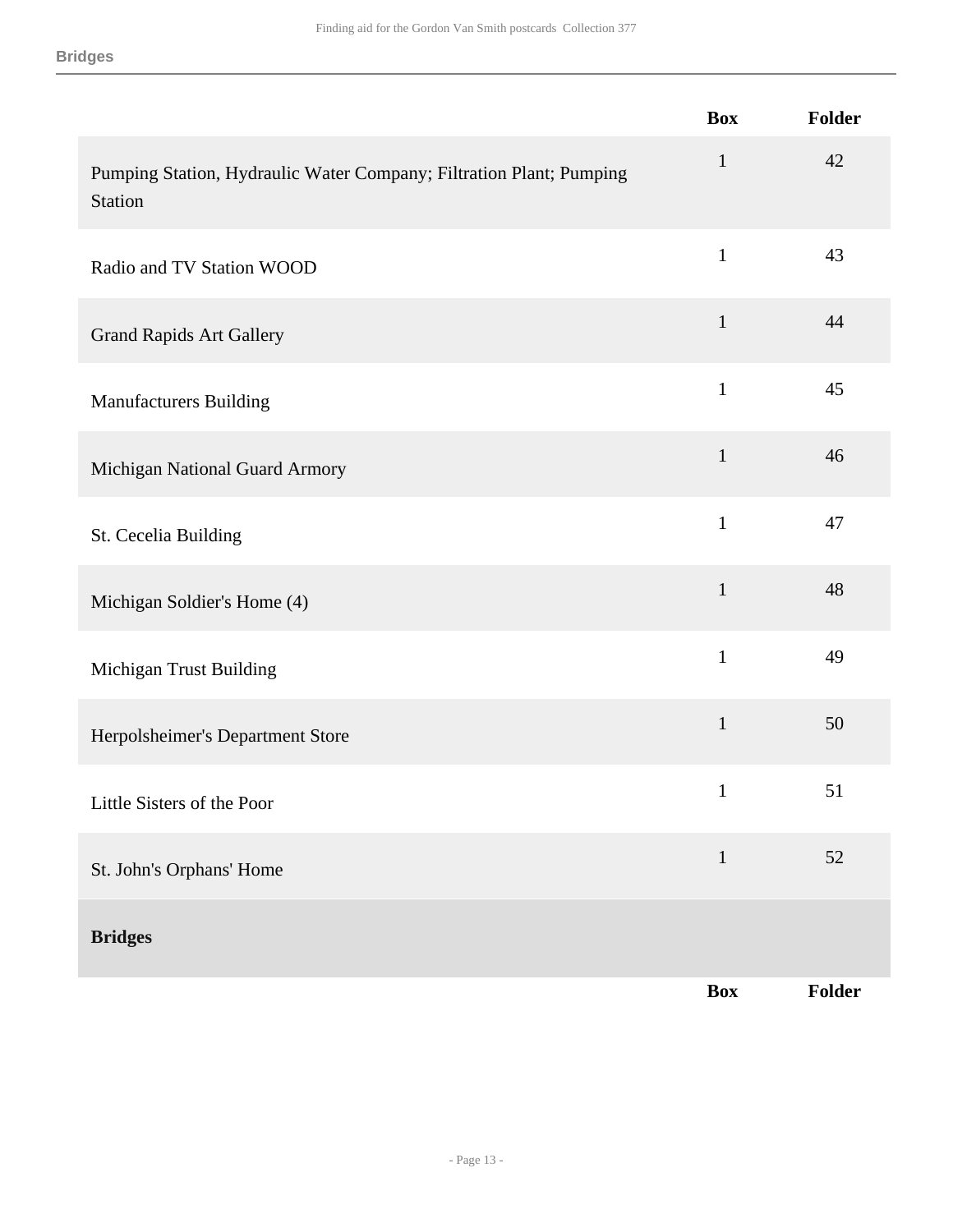| <b>Grand River at North Park</b> | $\mathbf{1}$ | 53     |
|----------------------------------|--------------|--------|
| Interurban Bridge                | 1            | 53     |
| Dean Memorial Bridge             | $\mathbf{1}$ | 53     |
| <b>Wealthy Ave Bridge</b>        | 1            | 53     |
|                                  | <b>Box</b>   | Folder |
| Pearl Street Bridge (4)          | $\mathbf{1}$ | 54     |
| Grand River Views (16)           | $\mathbf{1}$ | 55     |

#### **Scope and Contents note**

Including Grand River above North Park; Canoe Landing, North Park; Below Grand Rapids; Dynamiting Six Feet of Ice, 1907; The Dam; Riverfront and Skyline (2)

| <b>Railroad Buildings</b>                 |            |               |
|-------------------------------------------|------------|---------------|
|                                           | <b>Box</b> | <b>Folder</b> |
| Union Depot (4)                           | 1          | 56            |
| Union Depot Train Shed (1)                | 1          | 56            |
| A.R.C. Railway Canteen, Union Station (1) | 1          | 56            |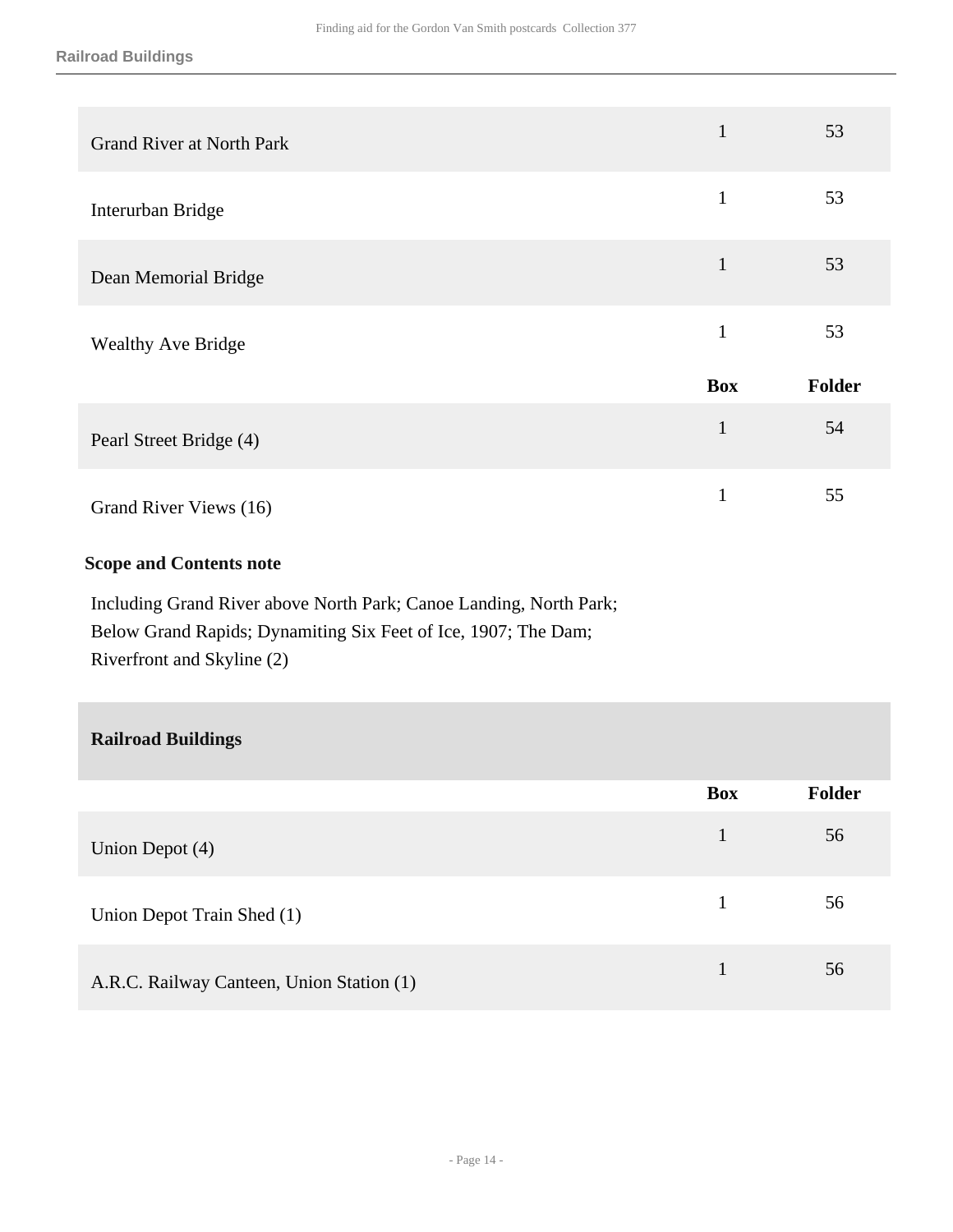|                       | - 56 |
|-----------------------|------|
| Grand Trunk Depot (2) |      |
|                       |      |

#### **Boats**

|                                        | <b>Box</b>   | <b>Folder</b> |
|----------------------------------------|--------------|---------------|
| Grand River Freight and Passenger Line | $\mathbf{1}$ | 57            |
| W.H. Barrett side-wheeler              | 1            | 57            |
|                                        |              |               |
|                                        | <b>Box</b>   | <b>Folder</b> |
| Kent County Airport                    | 1            | 58            |

### **General note**

Note: The Monroe street view lines up with one of the Ottawa street views

| City Market (4)                                   |            | 60            |
|---------------------------------------------------|------------|---------------|
| <b>Street Views: Monroe Avenue / Canal Street</b> |            |               |
|                                                   | <b>Box</b> | <b>Folder</b> |
|                                                   | 1          | 61            |
| Pearl & Monroe (2)                                |            |               |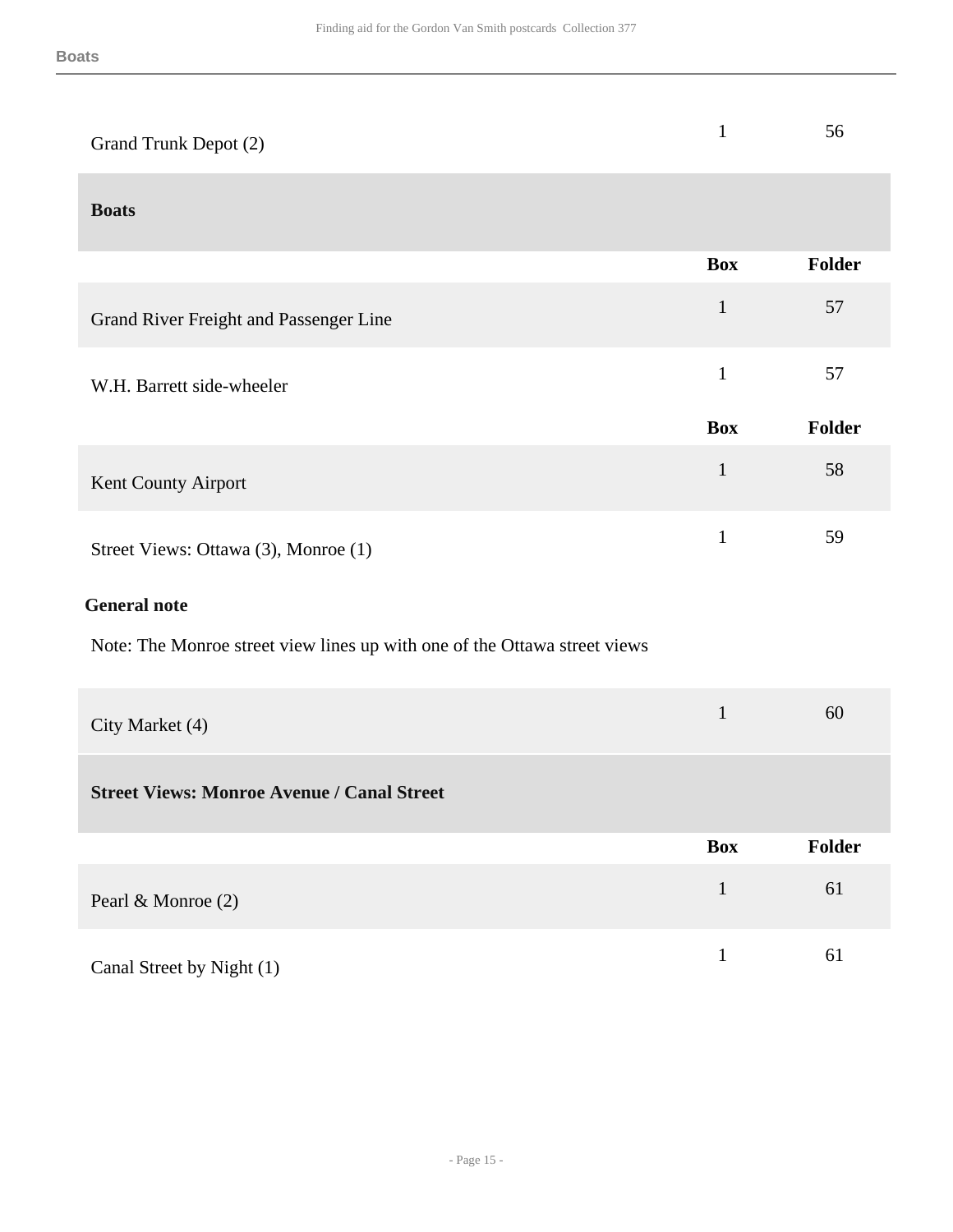#### **Street Views: Monroe Avenue / Canal Street**

| Lower Monroe (2)                                                  | $\mathbf{1}$ | 61     |
|-------------------------------------------------------------------|--------------|--------|
| Monroe Avenue showing Herpolsheimer's (1)                         | $\mathbf{1}$ | 61     |
| Monroe and S. Division (1)                                        | $\mathbf{1}$ | 61     |
| Monroe East from Campau Square (1)                                | $\mathbf{1}$ | 61     |
| North Monroe Ave at Night (1)                                     | $\mathbf{1}$ | 61     |
| Monroe Avenue looking toward Campau Square from Fulton Street (1) | $\mathbf{1}$ | 61     |
|                                                                   | <b>Box</b>   | Folder |
|                                                                   |              |        |
| Campau Square; Campau Square with Fourth National Bank Building   | $\mathbf{1}$ | 62     |
| <b>Street View: North Lafayette St</b>                            | $\mathbf{1}$ | 63     |
| <b>Street View: Pearl St</b>                                      | $\mathbf{1}$ | 64     |
| <b>Madison Square</b>                                             | $\mathbf{1}$ | 65     |
| Street Views: Michigan Ave / Bridge St (4)                        | $\mathbf{1}$ | 66     |
| Street Views: State and Cherry St (2)                             | $\mathbf{1}$ | 67     |